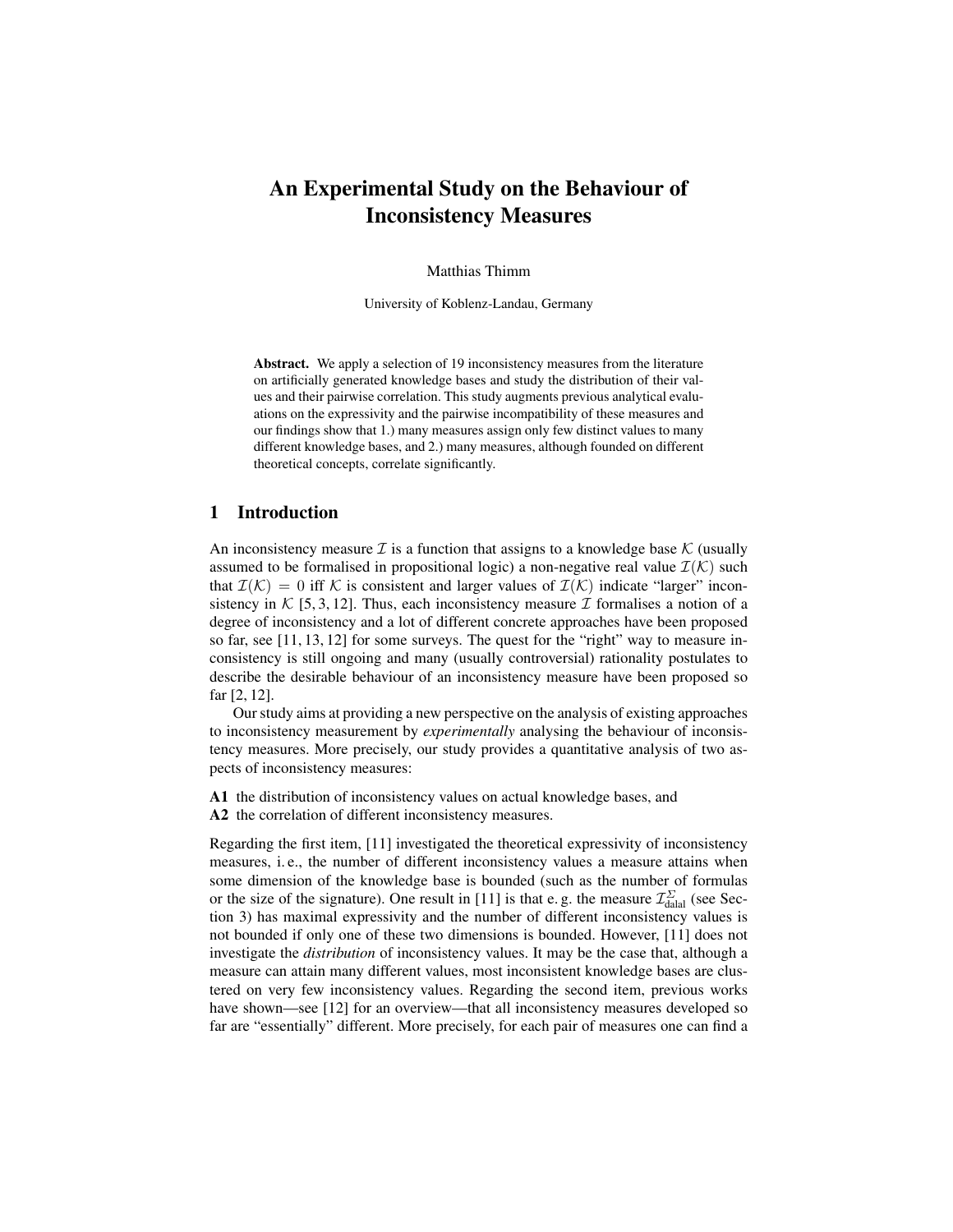2 Matthias Thimm

property that is satisfied by one measure but not by the other. Moreover, for each pair of inconsistency measures one can find knowledge bases that are ordered different wrt. their inconsistency. However, until now it has not been investigated how "significant" the difference between measures actually is. It may be the case that two measures order all but just a very few knowledge bases differently (or the other way around). In order to analyse these two aspects we applied 19 different inconsistency measures from the literature on artificially generated knowledge bases and performed a statistical analysis on the results. After a brief review of necessary preliminaries in Section 2 and the considered inconsistency measures in Section 3, we provide some details on our experiments and our findings in Section 4 and conclude in Section 5.

# 2 Preliminaries

Let At be some fixed propositional signature, i. e., a (possibly infinite) set of propositions, and let  $\mathcal{L}(At)$  be the corresponding propositional language constructed using the usual connectives  $\wedge$  (*and*),  $\vee$  (*or*), and  $\neg$  (*negation*).

**Definition 1.** A knowledge base K is a finite set of formulas  $K \subseteq \mathcal{L}(At)$ . Let K be the *set of all knowledge bases.*

If X is a formula or a set of formulas we write  $At(X)$  to denote the set of propositions appearing in X. Semantics to a propositional language is given by *interpretations* and an *interpretation*  $\omega$  on At is a function  $\omega$  : At  $\rightarrow$  {true, false}. Let  $\Omega(At)$  denote the set of all interpretations for At. An interpretation  $\omega$  *satisfies* (or is a *model* of) an atom  $a \in At$ , denoted by  $\omega \models a$ , if and only if  $\omega(a) =$  true. The satisfaction relation  $\models$  is extended to formulas in the usual way.

For  $\Phi \subseteq \mathcal{L}(A_t)$  we also define  $\omega \models \Phi$  if and only if  $\omega \models \phi$  for every  $\phi \in \Phi$ . Define furthermore the set of models  $\text{Mod}(X) = \{ \omega \in \Omega(\text{At}) \mid \omega \models X \}$  for every formula or set of formulas X. By abusing notation, a formula or set of formulas X<sup>1</sup> *entails* another formula or set of formulas  $X_2$ , denoted by  $X_1 \models X_2$ , if  $\mathsf{Mod}(X_1) \subseteq \mathsf{Mod}(X_2)$ . Two formulas or sets of formulas  $X_1, X_2$  are *equivalent*, denoted by  $X_1 \equiv X_2$ , if  $Mod(X_1) = Mod(X_2)$ . If  $Mod(X) = \emptyset$  we also write  $X \models \bot$  and say that X is *inconsistent*.

### 3 Inconsistency Measures

Let  $\mathbb{R}^{\infty}_{\geq 0}$  be the set of non-negative real values including  $\infty$ . Inconsistency measures are functions  $\mathcal{I}: \mathbb{K} \to \mathbb{R}^\infty_{\geq 0}$  that aim at assessing the severity of the inconsistency in a knowledge base K. The basic idea is that the larger the inconsistency in K the larger the value  $\mathcal{I}(\mathcal{K})$ . We refer to [11, 13, 12] for surveys.

The formal definitions of the considered inconsistency measures can be found in Figure 1 while the necessary notation for understanding these measures follows below. Please see the above-mentioned surveys and the original papers referenced therein for explanations and examples.

A set  $M \subseteq \mathcal{K}$  is called *minimal inconsistent subset* (MI) of  $\mathcal{K}$  if  $M \models \perp$  and there is no  $M' \subset M$  with  $M' \models \perp$ . Let MI(K) be the set of all MIs of K. Let furthermore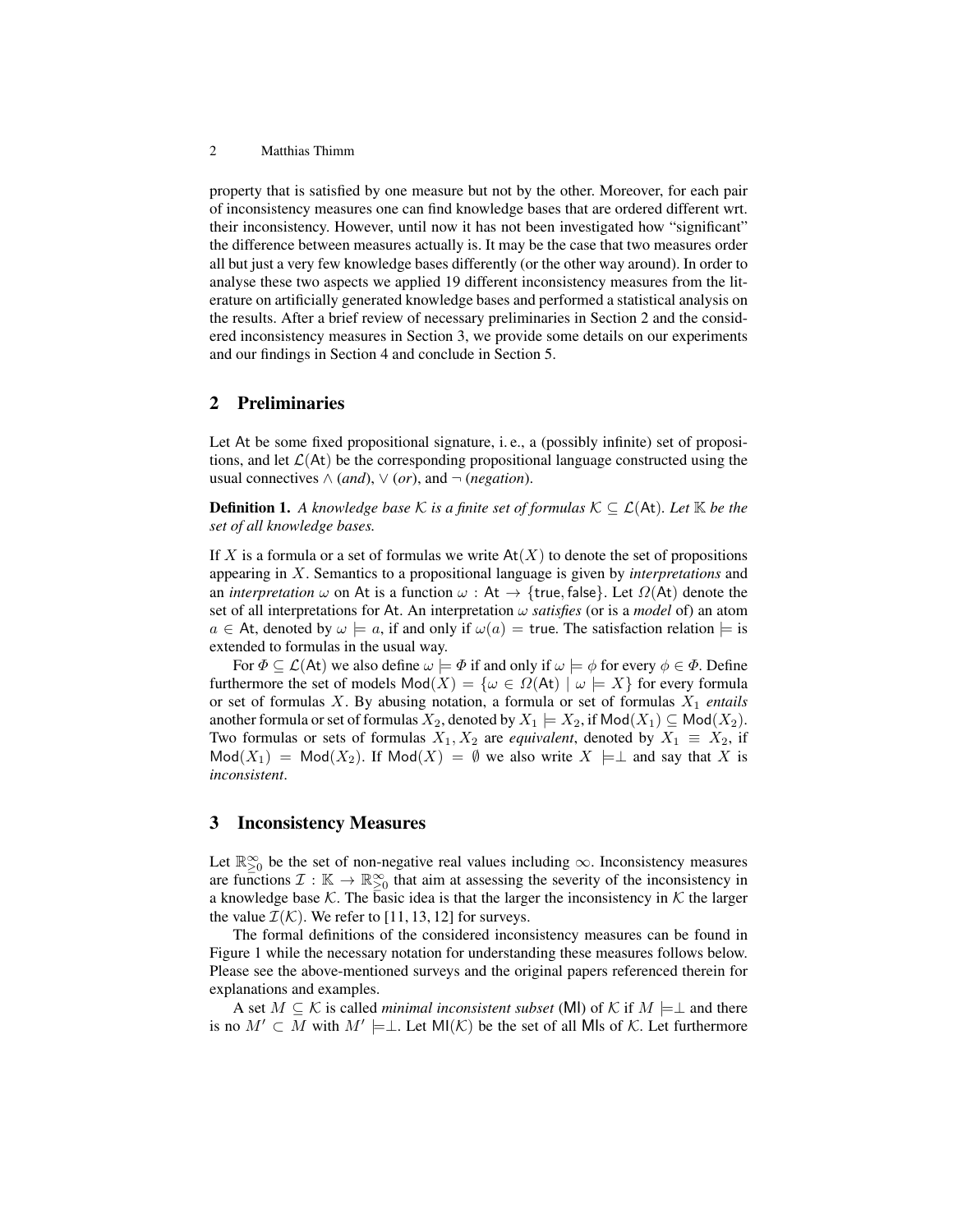$$
I_{\text{d}}(K) = \begin{cases} 1 \text{ if } K \models \perp \\ 0 \text{ otherwise} \end{cases}
$$
  
\n
$$
I_{\text{M}}(K) = |\text{M}I(K)|
$$
  
\n
$$
I_{\text{M}}(K) = 1 - \max\{\xi \mid \exists P \in \mathcal{P}(\text{At}) : \forall \alpha \in K : P(\alpha) \ge \xi\}
$$
  
\n
$$
I_{\alpha}(K) = \min\{|v^{-1}(B)| | v \models^{3} K\}
$$
  
\n
$$
I_{mc}(K) = |\text{M}C(K)| + |\text{SC}(K)| - 1
$$
  
\n
$$
I_{pc}(K) = |\bigcup_{M \in \text{M}(\mathcal{K})} M|
$$
  
\n
$$
I_{hs}(K) = \min\{|H| | H \subseteq \Omega(\text{At}), \forall \phi \in K \exists \omega \in H : \omega \models \phi\} - 1
$$
  
\n
$$
I_{\text{dual}}^{E}(\chi) = \min\{\sum_{\alpha \in K} d_{\text{d}}(\text{Mod}(\alpha), \omega) | \omega \in \Omega(\text{At})\}
$$
  
\n
$$
I_{\text{dual}}^{\max}(K) = \min\{\max_{\alpha \in K} d_{\text{d}}(\text{Mod}(\alpha), \omega) | \omega \in \Omega(\text{At})\}
$$
  
\n
$$
I_{\text{dual}}^{\text{hit}}(K) = \min\{[\{\alpha \in K | d_{\text{d}}(\text{Mod}(\alpha), \omega) > 0\} | \omega \in \Omega(\text{At})\}
$$
  
\n
$$
I_{\text{dual}}(K) = \min\{[\{\alpha \in K | d_{\text{d}}(\text{Mod}(\alpha), \omega) > 0\} | \omega \in \Omega(\text{At})\}
$$
  
\n
$$
I_{\text{dual}}(K) = 1 - I_{i=1}^{K} (1 - R_{i}(K)/i)
$$
  
\n
$$
I_{mc}(K) = \frac{|\bigcup_{M \in \text{M}(\mathcal{K})} \text{At}(M)|}{|\text{At}(K)|}
$$
  
\n
$$
I_{mc}(K) = |K| - \max\{n | \forall K' \subseteq K : |K'| = n \Rightarrow K' \not\models \bot
$$

Fig. 1. Definitions of the considered measures

 $MC(K)$  be the set of maximal consistent subsets of K, i.e.,  $MC(K) = \{K' \subseteq K \mid$  $\mathcal{K}' \not\models \perp \wedge \forall \mathcal{K}'' \supsetneq \mathcal{K}' : \mathcal{K}'' \models \perp$ , and let SC( $\mathcal{K}$ ) be the set of self-contradictory formulas of K, i. e.,  $SC(K) = \{ \phi \in K \mid \phi \models \perp \}.$ 

A probability function P is of the form  $P: \Omega(\text{At}) \to [0, 1]$  with  $\sum_{\omega \in \Omega(\text{At})} P(\omega) =$ 1. Let  $\mathcal{P}(At)$  be the set of all those probability functions and for a given probabil- $\sum_{\omega\models\phi}P(\omega).$ ity function  $P \in \mathcal{P}(A_t)$  define the probability of an arbitrary formula  $\phi$  via  $P(\phi) =$ 

A three-valued interpretation v on At is a function  $v : At \rightarrow \{T, F, B\}$  where the values  $T$  and  $F$  correspond to the classical true and false, respectively. The additional truth value B stands for *both* and is meant to represent a conflicting truth value for a proposition. Taking into account the *truth order*  $\prec$  defined via  $T \prec B \prec F$ , an interpretation v is extended to arbitrary formulas via  $v(\phi_1 \wedge \phi_2) = \min_{\prec} (v(\phi_1), v(\phi_2)),$  $v(\phi_1 \lor \phi_2) = \max_{\prec} (v(\phi_1), v(\phi_2))$ , and  $v(\neg T) = F$ ,  $v(\neg F) = T$ ,  $v(\neg B) = B$ . An interpretation v satisfies a formula  $\alpha$ , denoted by  $v \models^3 \alpha$  if either  $v(\alpha) = T$  or  $v(\alpha) = B.$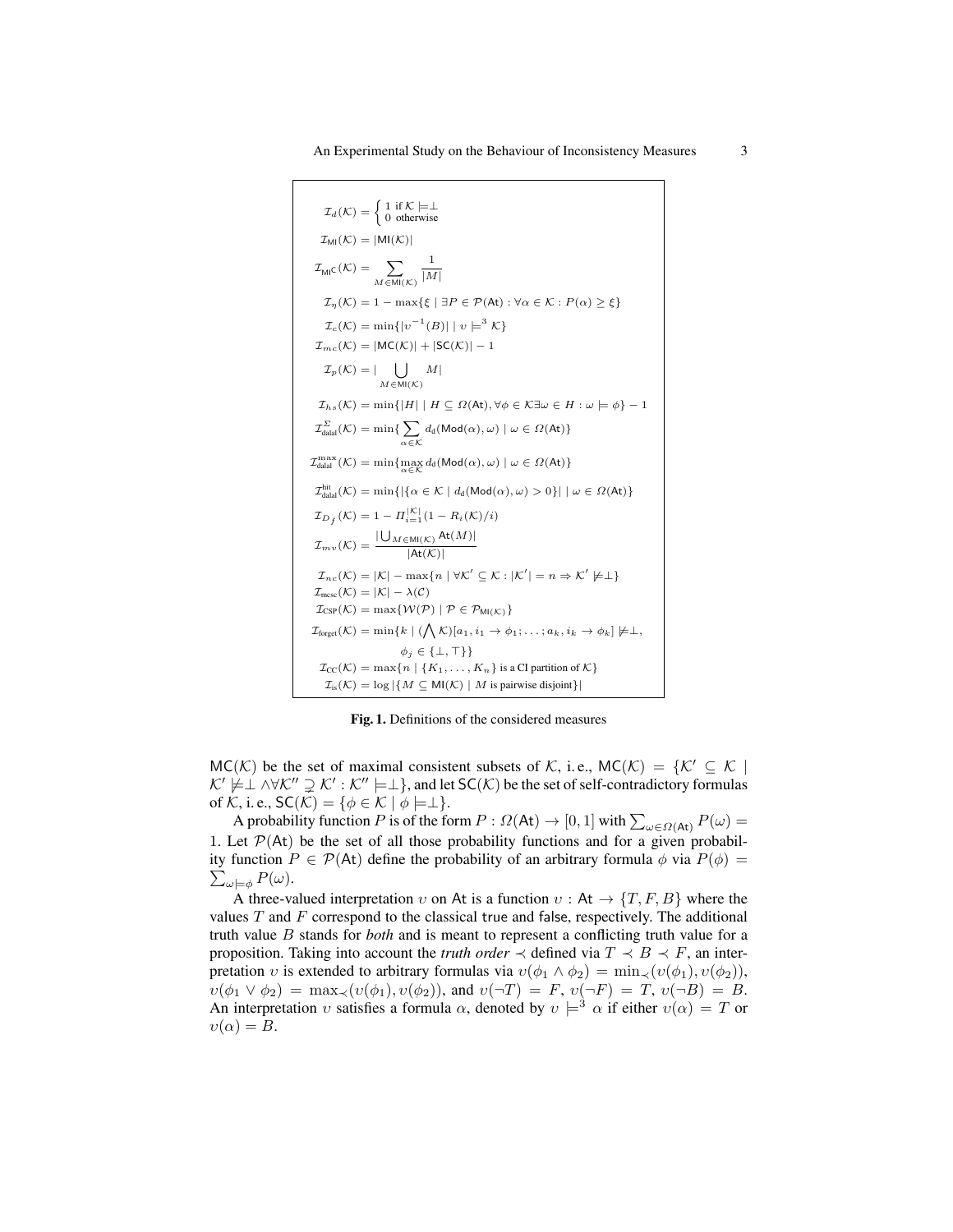### 4 Matthias Thimm

The *Dalal distance*  $d_d$  is a distance function for interpretations in  $\Omega$ (At) and is defined as  $d(\omega, \omega') = |\{a \in \mathsf{At} \mid \omega(a) \neq \omega'(a)\}|$  for all  $\omega, \omega' \in \Omega(\mathsf{At})$ . If  $X \subseteq \Omega(\mathsf{At})$ is a set of interpretations we define  $d_d(X,\omega) = \min_{\omega' \in X} d_d(\omega',\omega)$  (if  $X = \emptyset$  we define  $d_d(X, \omega) = \infty$ ). We consider the inconsistency measures  $\mathcal{I}^{\Sigma}_{\text{dala}}$ ,  $\mathcal{I}^{\max}_{\text{dala}}$ , and  $\mathcal{I}^{\text{hit}}_{\text{dala}}$  from [4] but only for the Dalal distance. Note that in [4] these measures were considered for arbitrary distances and that we use a slightly different but equivalent definition of these measures.

For every knowledge base  $\mathcal{K}, i = 1, ..., |\mathcal{K}|$  define  $\mathsf{MI}^{(i)}(\mathcal{K}) = \{M \in \mathsf{MI}(\mathcal{K}) \mid \mathcal{K}\}$  $|M| = i$ } and  $CN^{(i)}(\mathcal{K}) = \{ C \subseteq \mathcal{K} \mid |C| = i \wedge C \neq \perp \}$ . Furthermore define  $R_i(\mathcal{K}) =$ 0 if  $|M|^{(i)}(\mathcal{K})| + |\mathsf{CN}^{(i)}(\mathcal{K})| = 0$  and otherwise  $R_i(\mathcal{K}) = |M|^{(i)}(\mathcal{K})| / (|M|^{(i)}(\mathcal{K})| +$  $|CN^{(i)}(\mathcal{K})|$ ). Note that the definition of  $\mathcal{I}_{D_f}$  in Table 1 is only one instance of the family studied in [9], other variants can be obtained by different ways of aggregating the values  $R_i(\mathcal{K}).$ 

A set of maximal consistent subsets  $C \subseteq MC(K)$  is called an MC*-cover* [1] if  $\bigcup_{C \in \mathcal{C}} C = K$ . An MC-cover  $\mathcal{C}$  is *normal* if no proper subset of  $\mathcal{C}$  is an MC-cover. A normal MC-cover is maximal if  $\lambda(C) = |\bigcap_{C \in \mathcal{C}} C|$  is maximal for all normal MCcovers.

For a formula  $\phi$  let  $\phi[a_1, i_1 \to \psi_1; \dots, a_k, i_k \to \psi_k]$  denote the formula  $\phi$  where the  $i_j$ th occurrence of the proposition  $a_j$  is replaced by the formula  $\psi_j$ , for all  $j =$  $1, \ldots, k$ .

A set  $\{K_1, \ldots, K_n\}$  of pairwise disjoint subsets of K is called a *conditional independent MUS (CI) partition* of  $\mathcal K$  [6], iff each  $K_i$  is inconsistent and MI $(K_1\cup\ldots\cup K_n)$ is the disjoint union of all  $MI(K_i)$ .

An ordered set  $\mathcal{P} = \{P_1, \ldots, P_n\}$  with  $P_i \subseteq \mathsf{MI}(\mathcal{K})$  for  $i = 1, \ldots, n$  is called an *ordered CSP-partition* [7] of MI(K) if 1.) MI(K) is the disjoint union of all  $P_i$ for  $i = 1, \ldots, n$ , 2.) each  $P_i$  is a conditional independent MUS partition of K for  $i = 1, \ldots, n$ , and 3.)  $|P_i| \geq |P_{i+1}|$  for  $i = 1, \ldots, n-1$ . For such  ${\mathcal P}$  define furthermore  $\mathcal{W}(\mathcal{P}) = \sum_{i=1}^n |P_i|/i.$ 

## 4 Experiments

In the following, we give some details on our experiments, the evaluation methodology, and our findings.

#### 4.1 Knowledge base generation

Due to the lack of a dataset of real-world knowledge bases with a significantly rich profile of inconsistencies, we used artificially generated knowledge bases. In order to avoid biasing our study on random instances of a specific probabilistic model for knowledge base generation, we developed an algorithm that enumerates all syntactically different knowledge bases with increasing size and considered the first 188900 bases generated this way. For example, the first five knowledge bases generated this way are  $\emptyset$ ,  $\{x_1\}$ ,  $\{\neg x_1\}$ ,  $\{\neg x_1\}$ ,  $\{x_1, x_2\}$  and, e.g., number 72793 is  $\{x_1, x_2, \neg x_2, \neg(\neg x_2 \land \neg x_1\})$  $\neg \neg x_2$ }. From the 188900 generated knowledge bases, 127814 are consistent and 61086 are inconsistent. For the remainder of this paper, let  $\hat{K}$  denote the set of all 188900 knowledge bases and let  $\hat{K}^{\perp} \subseteq \hat{K}$  be only the inconsistent ones.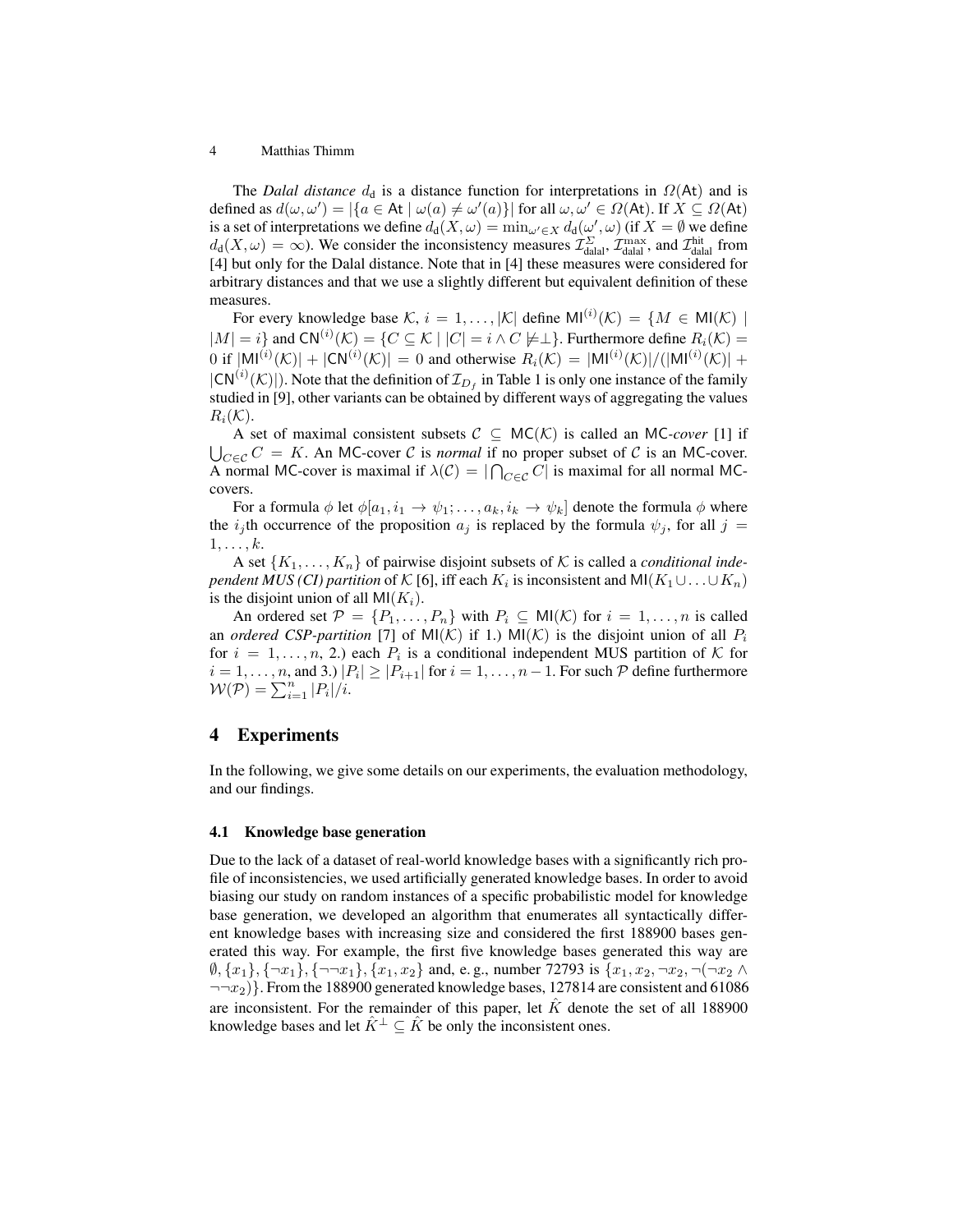The implementation<sup>1</sup> for this algorithm is available in the Tweety project<sup>2</sup> [10]. The generated knowledge bases and their inconsistency values wrt. each of considered inconsistency measures are available online<sup>3</sup>.

#### 4.2 Evaluation measures

In order to evaluate A1, we apply the *entropy* on the distribution of inconsistency values of each measure. For  $K \subseteq \mathbb{K}$  let  $\mathcal{I}(K) = \{ \mathcal{I}(K) \mid \mathcal{K} \in K \}$  denote the image of K wrt. I.

Definition 2. *Let* K *be a set of knowledge bases and* I *be an inconsistency measure. The* entropy  $H_K(\mathcal{I})$  *of*  $\mathcal{I}$  *wrt. K is defined via* 

$$
H_K(\mathcal{I}) = -\sum_{x \in \mathcal{I}(K)} \frac{|\mathcal{I}^{-1}(x)|}{|K|} \ln \frac{|\mathcal{I}^{-1}(x)|}{|K|}
$$

*where*  $\ln x$  *denotes the natural logarithm with*  $0 \ln 0 = 0$ *.* 

For example, if a measure  $\mathcal{I}^*$  assigns to a set  $K^*$  of 10 knowledge bases 5 times the value  $X$ , 3 times the value  $Y$ , and 2 times the value  $Z$ , we have

$$
H_{K^*}(\mathcal{I}^*) = -\frac{5}{10} \ln \frac{5}{10} - \frac{3}{10} \ln \frac{3}{10} - \frac{2}{10} \ln \frac{2}{10} \approx 1.03
$$

The interpretation behind the entropy here is that a larger value  $H_K(\mathcal{I})$  indicates a more uniform distribution of the inconsistency values on elements of K, a value  $H_K(\mathcal{I}) = 0$ indicates that all elements are assigned the same inconsistency value. Thus, the larger  $H_K(\mathcal{I})$  the "more use" the measure makes of its available inconsistency values.

In order to evaluate A2, we use a specific notion of a *correlation coefficient*. For two measures  $\mathcal{I}_1$  and  $\mathcal{I}_2$  and two knowledge bases  $\mathcal{K}_1$  and  $\mathcal{K}_2$  we say that  $\mathcal{I}_1$  and  $\mathcal{I}_2$  are *order-compatible* wrt.  $\mathcal{K}_1$  and  $\mathcal{K}_2$ , denoted by  $\mathcal{I}_1 \sim_{\mathcal{K}_1, \mathcal{K}_2} \mathcal{I}_2$  iff

$$
\mathcal{I}_1(\mathcal{K}_1) > \mathcal{I}_1(\mathcal{K}_2) \land \mathcal{I}_2(\mathcal{K}_1) > \mathcal{I}_2(\mathcal{K}_2)
$$
\nor

\n
$$
\mathcal{I}_1(\mathcal{K}_1) < \mathcal{I}_1(\mathcal{K}_2) \land \mathcal{I}_2(\mathcal{K}_1) < \mathcal{I}_2(\mathcal{K}_2)
$$
\nor

\n
$$
\mathcal{I}_1(\mathcal{K}_1) = \mathcal{I}_1(\mathcal{K}_2) \land \mathcal{I}_2(\mathcal{K}_1) = \mathcal{I}_2(\mathcal{K}_2)
$$

Let ||A|| be the indicator function, which is defined as  $||A|| = 1$  iff A is true and  $||A|| = 0$  otherwise.

**Definition 3.** Let K be a set of knowledge bases and  $\mathcal{I}_1, \mathcal{I}_2$  be two inconsistency mea*sures. The* correlation coefficient  $C_K(\mathcal{I}_1, \mathcal{I}_2)$  *of*  $\mathcal{I}_1$  *and*  $\mathcal{I}_2$  *wrt. K is defined via* 

$$
C_K(\mathcal{I}_1, \mathcal{I}_2) = \frac{\sum_{\mathcal{K},\mathcal{K}' \in K, \mathcal{K} \neq \mathcal{K}'} \|\mathcal{I}_1 \sim_{\mathcal{K},\mathcal{K}'} \mathcal{I}_2\|}{|\mathcal{K}|(|\mathcal{K}|-1)}
$$

In other words,  $C_K(\mathcal{I}_1, \mathcal{I}_2)$  gives the ratio of how much  $\mathcal{I}_1$  and  $\mathcal{I}_2$  agree on the inconsistency order of any pair of knowledge bases from K.<sup>4</sup> Observe that  $C_K(\mathcal{I}_1, \mathcal{I}_2)$  =  $C_K(\mathcal{I}_2, \mathcal{I}_1).$ 

<sup>3</sup> http://mthimm.de/misc/exim\_mt.zip

<sup>1</sup> http://mthimm.de/r/?r=tweety-ckb

<sup>2</sup> http://tweetyproject.org

<sup>&</sup>lt;sup>4</sup> Note that  $C_K$  is equivalent to the Kendall's tau coefficient [8] but scaled onto [0, 1].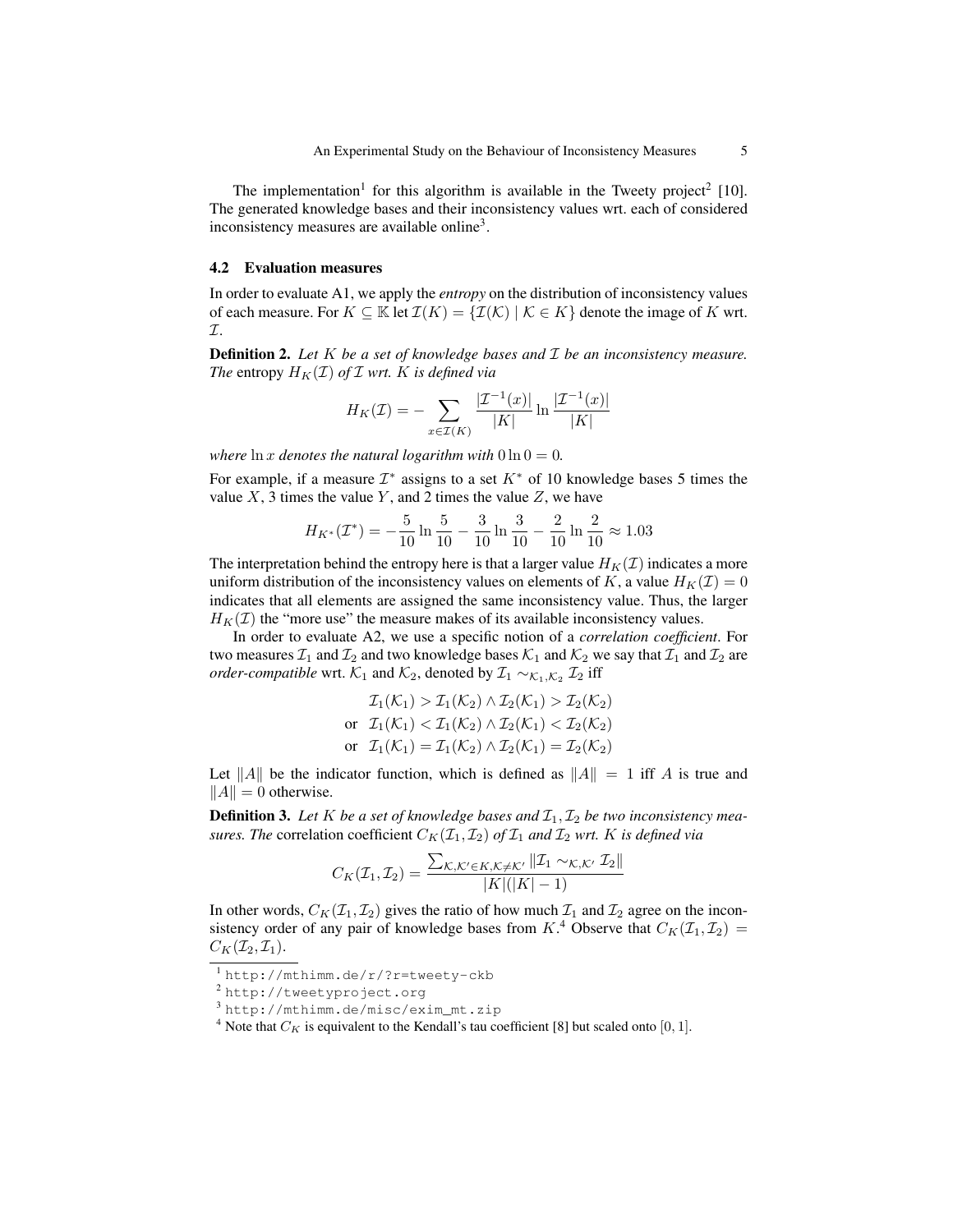#### 6 Matthias Thimm

|        | ∸₫         | $\mathcal{L}_{\text{CC}}$ | $\tau$ hit<br>$^L$ dalal | ∸∈               | $_{\perp mc}$ | $\perp$ forget | ⊥MI  | . .<br>$L_{\rm IS}$ | $\tau$ max<br>$L_{\rm dala}$ | -CSP |
|--------|------------|---------------------------|--------------------------|------------------|---------------|----------------|------|---------------------|------------------------------|------|
| $\sim$ |            | $_{0.08}$                 | $_{0.09}$                | 0.12             | v. i J        | 0.18           | 0.24 | 0.28                | 0.29                         | 0.29 |
|        | $\perp$ hs |                           | $L_{\text{dala}}$        | $L_{\text{MIL}}$ | $-mv$         | $\perp$ mcsc   |      | $\mu_{nc}$          |                              |      |
|        | 0.29       | 0.33                      | 0.36                     | 0.37             | 0.45          | 0.48           | 0.51 | በ 52                | 0.78                         |      |

**Table 1.** Entropy values of the investigated measures wrt.  $\hat{K}^{\perp}$  (rounded to two decimals and sorted by increasing entropy).

|                                                                                                                     | $ \mathcal{I}_d $ |      | $\mathcal{I}_{\mathsf{MI}}   \mathcal{I}_{\mathsf{MI}}$ c | $\mathcal{I}_n$          | ${\cal I}_c$  | $ \mathcal {I}_{mc} $ |   | $\mathcal{I}_p$ $\mathcal{I}_{hs}$ | $\mathcal{I}_{\text{dala}}^{\Sigma}$ | $\mathcal{I}_{\text{dala}}^{\max}$ | $\mathcal{I}_{\text{dala}}^{\text{hit}}$ | $ {\cal I}_{D} _{\epsilon}$ | $ \mathcal{I}_{mv} \mathcal{I}_{nc} $ |                  | $\mathcal{I}_{\text{mcsc}}$ |      | $ \mathcal{I}_{\text{CSP}}  \mathcal{I}_{\text{forget}}$ | $\mathcal{I}_{\text{CC}}$ | $\mathcal{I}_{\text{is}}$ |
|---------------------------------------------------------------------------------------------------------------------|-------------------|------|-----------------------------------------------------------|--------------------------|---------------|-----------------------|---|------------------------------------|--------------------------------------|------------------------------------|------------------------------------------|-----------------------------|---------------------------------------|------------------|-----------------------------|------|----------------------------------------------------------|---------------------------|---------------------------|
| $\mathcal{I}_d$                                                                                                     | 1                 | 0.69 | 0.44                                                      | $0.5^{\circ}$            | 0.86          |                       |   | $0.87$ 0.35 0.52                   | 0.47                                 | 0.52                               | 0.9                                      | 0.22                        | 0.48                                  | $ 0.33\rangle$   | 0.37                        | 0.68 | 0.76                                                     | 0.92                      | 0.67                      |
| $\mathcal{I}_{\sf MI}$                                                                                              |                   | 1    |                                                           | $0.54$   $0.37$   $0.72$ |               | 0.74                  |   | $0.65 \mid 0.38$                   | 0.41                                 | 0.38                               | 0.76                                     | 0.28                        | 0.41                                  | 0.47             | 0.52                        | 0.99 | 0.7                                                      | 0.75                      | 0.99                      |
| $\mathcal{I}_{\mathsf{MI}}$ c                                                                                       |                   |      | 1                                                         |                          | $0.72$   0.47 | $0.51$ $ 0.53 $ $0.7$ |   |                                    | 0.73                                 | 0.7                                | 0.52                                     | 0.49                        | 0.41                                  | $ 0.43\rangle$   | 0.84                        | 0.55 | 0.51                                                     | 0.5                       | 0.55                      |
| $\mathcal{I}_{\eta}$                                                                                                |                   |      |                                                           | 1                        | 0.47          |                       |   | $0.48$   0.36   0.98               | 0.93                                 | 0.98                               | 0.49                                     | 0.53                        | 0.39                                  | 0.33             | 0.84                        | 0.37 | 0.48                                                     | 0.5                       | 0.37                      |
| $\mathcal{I}_c$                                                                                                     |                   |      |                                                           |                          | 1             | 0.85                  |   | $0.4 \mid 0.49$                    | 0.53                                 | 0.49                               | 0.88                                     | 0.25                        |                                       | $0.45 \mid 0.38$ | 0.42                        | 0.72 | 0.88                                                     |                           | 0.87 0.72                 |
| ${\cal I}_{mc}$                                                                                                     |                   |      |                                                           |                          |               | 1                     |   | $0.45 \mid 0.48 \mid$              | 0.48                                 | 0.48                               | 0.95                                     | 0.26                        | 0.45                                  | $ 0.39\rangle$   | 0.39                        | 0.75 | 0.8                                                      | 0.94 0.75                 |                           |
| ${\mathcal I}_p$                                                                                                    |                   |      |                                                           |                          |               |                       | 1 | 0.36                               | 0.39                                 | 0.36                               | 0.43                                     | 0.25                        | 0.32                                  | 0.43             | 0.5                         | 0.64 | 0.42                                                     |                           | $0.41 \, 0.64$            |
| $\mathcal{I}_{hs}$                                                                                                  |                   |      |                                                           |                          |               |                       |   | 1                                  | 0.95                                 | 0.99                               | 0.51                                     | 0.52                        | 0.4                                   | 0.32             | 0.85                        | 0.38 | 0.5                                                      | 0.52                      | 0.38                      |
| $\mathcal{I}_{\text{datal}}^{\Sigma} \ \mathcal{I}_{\text{datal}}^{\max} \ \mathcal{I}_{\text{datal}}^{\text{hit}}$ |                   |      |                                                           |                          |               |                       |   |                                    | 1                                    | 0.95                               | 0.51                                     | 0.53                        | 0.4                                   | 0.34             | 0.89                        | 0.42 | 0.54                                                     |                           | $0.5 \mid 0.42$           |
|                                                                                                                     |                   |      |                                                           |                          |               |                       |   |                                    |                                      | 1                                  | 0.5                                      | 0.52                        | 0.4                                   | 0.32             | 0.85                        | 0.38 | 0.5                                                      | 0.52                      | 0.38                      |
|                                                                                                                     |                   |      |                                                           |                          |               |                       |   |                                    |                                      |                                    |                                          | 0.26                        | 0.46                                  | 0.4              | 0.41                        | 0.77 | 0.85                                                     | $0.98 \mid 0.77$          |                           |
| $\mathcal{I}_{D_f}$                                                                                                 |                   |      |                                                           |                          |               |                       |   |                                    |                                      |                                    |                                          | 1                           | 0.53                                  | 0.19             | 0.56                        | 0.29 | 0.29                                                     | 0.26                      | 0.29                      |
| ${\cal I}_{mv}$                                                                                                     |                   |      |                                                           |                          |               |                       |   |                                    |                                      |                                    |                                          |                             | 1                                     | 0.25             | 0.39                        | 0.41 | 0.43                                                     |                           | $0.46 \,   \, 0.41$       |
| $\mathcal{I}_{nc}$                                                                                                  |                   |      |                                                           |                          |               |                       |   |                                    |                                      |                                    |                                          |                             |                                       | 1                | 0.39                        | 0.47 | 0.4                                                      | $0.39 \mid 0.47$          |                           |
| $\mathcal{I}_{\text{mesc}}$                                                                                         |                   |      |                                                           |                          |               |                       |   |                                    |                                      |                                    |                                          |                             |                                       |                  | 1                           | 0.53 | 0.44                                                     | 0.4                       | 0.53                      |
| $\mathcal{I}_{\text{CSP}}$                                                                                          |                   |      |                                                           |                          |               |                       |   |                                    |                                      |                                    |                                          |                             |                                       |                  |                             |      | 0.71                                                     |                           | 0.76 0.99                 |
| $\mathcal{I}_{\text{forget}}$                                                                                       |                   |      |                                                           |                          |               |                       |   |                                    |                                      |                                    |                                          |                             |                                       |                  |                             |      | 1                                                        | 0.82                      | 0.71                      |
| $\mathcal{I}_{\text{CC}}$                                                                                           |                   |      |                                                           |                          |               |                       |   |                                    |                                      |                                    |                                          |                             |                                       |                  |                             |      |                                                          | 1                         | 0.76                      |
| $\mathcal{I}_{\text{is}}$                                                                                           |                   |      |                                                           |                          |               |                       |   |                                    |                                      |                                    |                                          |                             |                                       |                  |                             |      |                                                          |                           | 1                         |

**Table 2.** Correlation coefficients  $C_{\hat{K}^\perp}(\cdot, \cdot)$  of the investigated measures wrt.  $\hat{K}^\perp$  (rounded to two decimals).

#### 4.3 Results

Tables 1 and 2 show the results of analysing the considered measures on  $\hat{K}^{\perp}$  wrt. the two evaluation measures from before<sup>5</sup>.

Regarding A1, it can be seen that  $\mathcal{I}_d$  has minimal entropy (by definition). However, also measures  $\mathcal{I}^{\text{hit}}_{\text{dald}}$  and  $\mathcal{I}_{\text{CC}}$  and to some extent most of the other measures are quite indifferent in assigning their values. For example, out of 61086 inconsistent knowledge bases,  $\mathcal{I}_{CC}$  assigns to 58523 of them the same value 1. On the other hand, measure  $\mathcal{I}_{D_f}$ has maximal entropy among the considered measures.

Regarding A2, we can observe some surprising correlations between measures, even those which are based on different concepts. For example, we have  $C_{\hat{K}^\perp}(\mathcal{I}^{\max}_{\text{dald}}, \mathcal{I}_{hs}) \approx$ 0.99 indicating a high correlation between  $\mathcal{I}_{\text{dala}}^{\text{max}}$  and  $\mathcal{I}_{hs}$  although  $\mathcal{I}_{\text{dala}}^{\text{max}}$  is defined using distances and  $\mathcal{I}_{hs}$  is defined using hitting sets. Equally high correlations can be observed between the three measures  $\mathcal{I}_{\text{MI}}, \mathcal{I}_{\text{CSP}},$  and  $\mathcal{I}_{\text{is}}$ . Further high correlations (e. g. above 0.8) can be observed between many other measures. On the other hand, the measure  $\mathcal{I}_{D_{f}}$  has (on average) the smallest correlation to all other measures, backing up the observation from before.

<sup>&</sup>lt;sup>5</sup> We only considered the inconsistent knowledge bases from  $\hat{K}$  as all measures assign degree 0 to the consistent ones anyway.